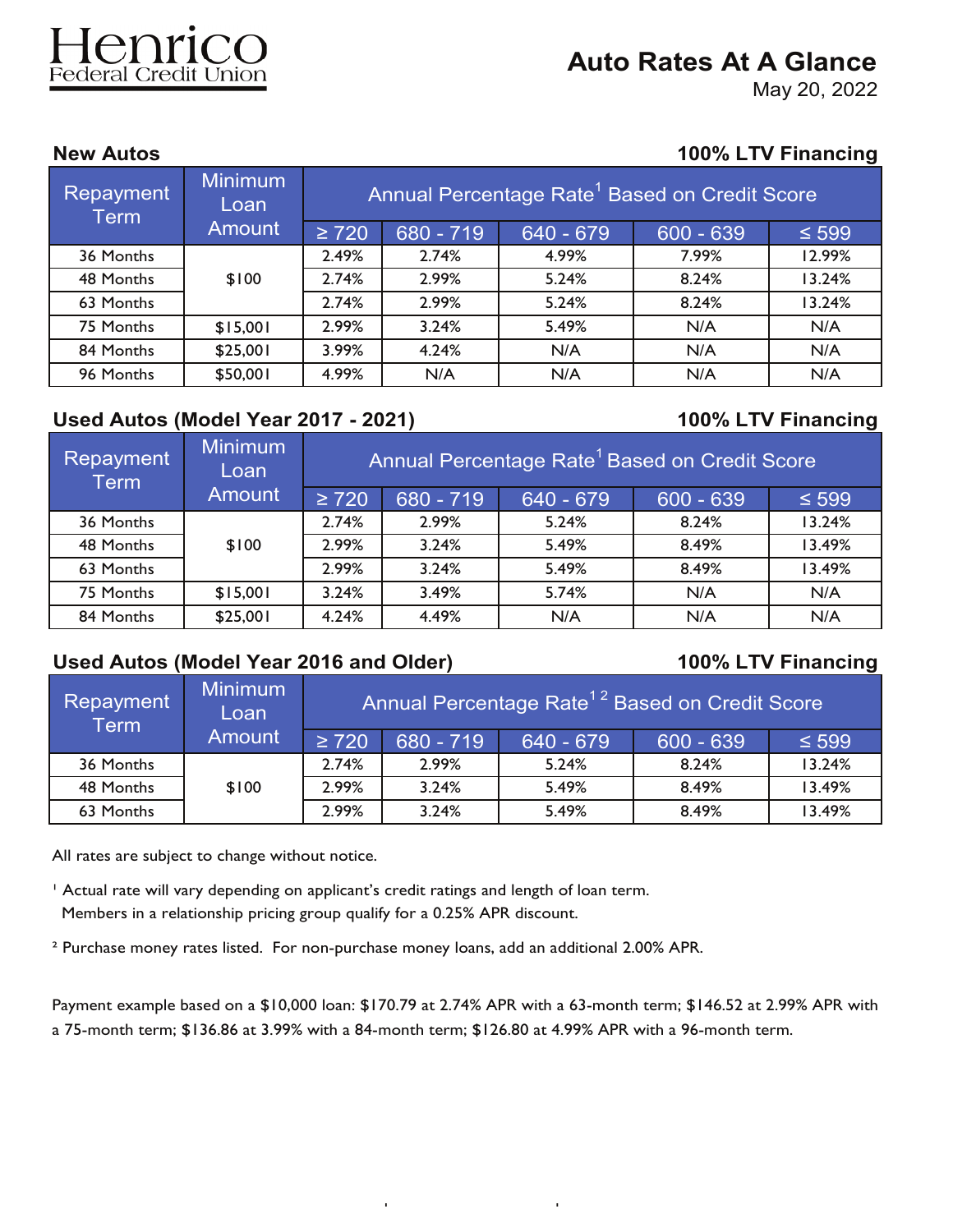# enrico deral Credit Union

# **Boat & RV Rates At A Glance**

May 20, 2022

New Boat & RVs 100% LTV Financing

| <b>Repayment</b><br><b>Term</b> | <b>Minimum</b><br>Loan | Annual Percentage Rate <sup>1</sup> Based on Credit Score |           |           |             |            |  |
|---------------------------------|------------------------|-----------------------------------------------------------|-----------|-----------|-------------|------------|--|
|                                 | <b>Amount</b>          | $\geq 720$                                                | 680 - 719 | 640 - 679 | $600 - 639$ | $\leq 599$ |  |
| 36 Months                       |                        | 3.49%                                                     | 3.74%     | 5.99%     | 8.99%       | 13.99%     |  |
| 48 Months                       | \$100                  | 3.74%                                                     | 3.99%     | 6.24%     | 9.24%       | 14.24%     |  |
| 63 Months                       |                        | 3.74%                                                     | 3.99%     | 6.24%     | 9.24%       | 14.24%     |  |
| 75 Months                       | \$20,001               | 3.99%                                                     | 4.24%     | 6.49%     | N/A         | N/A        |  |
| 84 Months                       |                        | 4.99%                                                     | 5.24%     | N/A       | N/A         | N/A        |  |
| 120 Months                      | \$50,001               | 5.24%                                                     | 5.49%     | N/A       | N/A         | N/A        |  |
| 144 Months                      | \$75,001               | 5.49%                                                     | 5.74%     | N/A       | N/A         | N/A        |  |

## Used Boat & RVs (Model Year 2019 - 2021) 100% LTV Financing

| Repayment<br>Term, | <b>Minimum</b><br>Loan | Annual Percentage Rate <sup>1</sup> Based on Credit Score |           |           |             |            |  |
|--------------------|------------------------|-----------------------------------------------------------|-----------|-----------|-------------|------------|--|
|                    | <b>Amount</b>          | $\geq 720$                                                | 680 - 719 | 640 - 679 | $600 - 639$ | $\leq 599$ |  |
| 36 Months          |                        | 3.74%                                                     | 3.99%     | 6.24%     | 9.24%       | 14.24%     |  |
| 48 Months          | \$100                  | 3.99%                                                     | 4.24%     | 6.49%     | 9.49%       | 14.49%     |  |
| 63 Months          |                        | 3.99%                                                     | 4.24%     | 6.49%     | 9.49%       | 14.49%     |  |
| 75 Months          | \$20,001               | 4.24%                                                     | 4.49%     | 6.74%     | N/A         | N/A        |  |
| 84 Months          |                        | 5.24%                                                     | 5.49%     | N/A       | N/A         | N/A        |  |
| 120 Months         | \$50,001               | 5.49%                                                     | 5.74%     | N/A       | N/A         | N/A        |  |
| 144 Months         | \$75,001               | 5.74%                                                     | 5.99%     | N/A       | N/A         | N/A        |  |

## Used Boat & RVs (Model Year 2018 and Older) 100% LTV Financing

| Repayment<br><b>Term</b> | Minimum<br>Loan | Annual Percentage Rate <sup>12</sup> Based on Credit Score |           |           |             |            |  |
|--------------------------|-----------------|------------------------------------------------------------|-----------|-----------|-------------|------------|--|
|                          | <b>Amount</b>   | $\geq 720$                                                 | 680 - 719 | 640 - 679 | $600 - 639$ | $\leq 599$ |  |
| 36 Months                |                 | 4.74%                                                      | 4.99%     | 7.24%     | 10.24%      | 15.24%     |  |
| 48 Months                | \$100           | 4.99%                                                      | 5.24%     | 7.49%     | 10.49%      | 15.49%     |  |
| 63 Months                |                 | 4.99%                                                      | 5.24%     | 7.49%     | 10.49%      | 15.49%     |  |
| 75 Months                | \$20,001        | 5.24%                                                      | 5.49%     | 7.74%     | N/A         | N/A        |  |
| 84 Months                |                 | 6.24%                                                      | 6.49%     | N/A       | N/A         | N/A        |  |
| 120 Months               | \$50,001        | 6.49%                                                      | 6.74%     | N/A       | N/A         | N/A        |  |
| 144 Months               | \$75,001        | 6.74%                                                      | 6.99%     | N/A       | N/A         | N/A        |  |

All rates are subject to change without notice.

' Actual rate will vary depending on applicant's credit ratings and length of loan term.

² Purchase money rates listed. For non-purchase money loans, add an additional 2.00% APR.

Payment example based on a \$10,000 loan: \$175.32 at 3.74% APR with a 63-month term; \$151.11 at 3.99% APR with a 75-month term; \$141.57 at 4.99% APR with a 84-month term.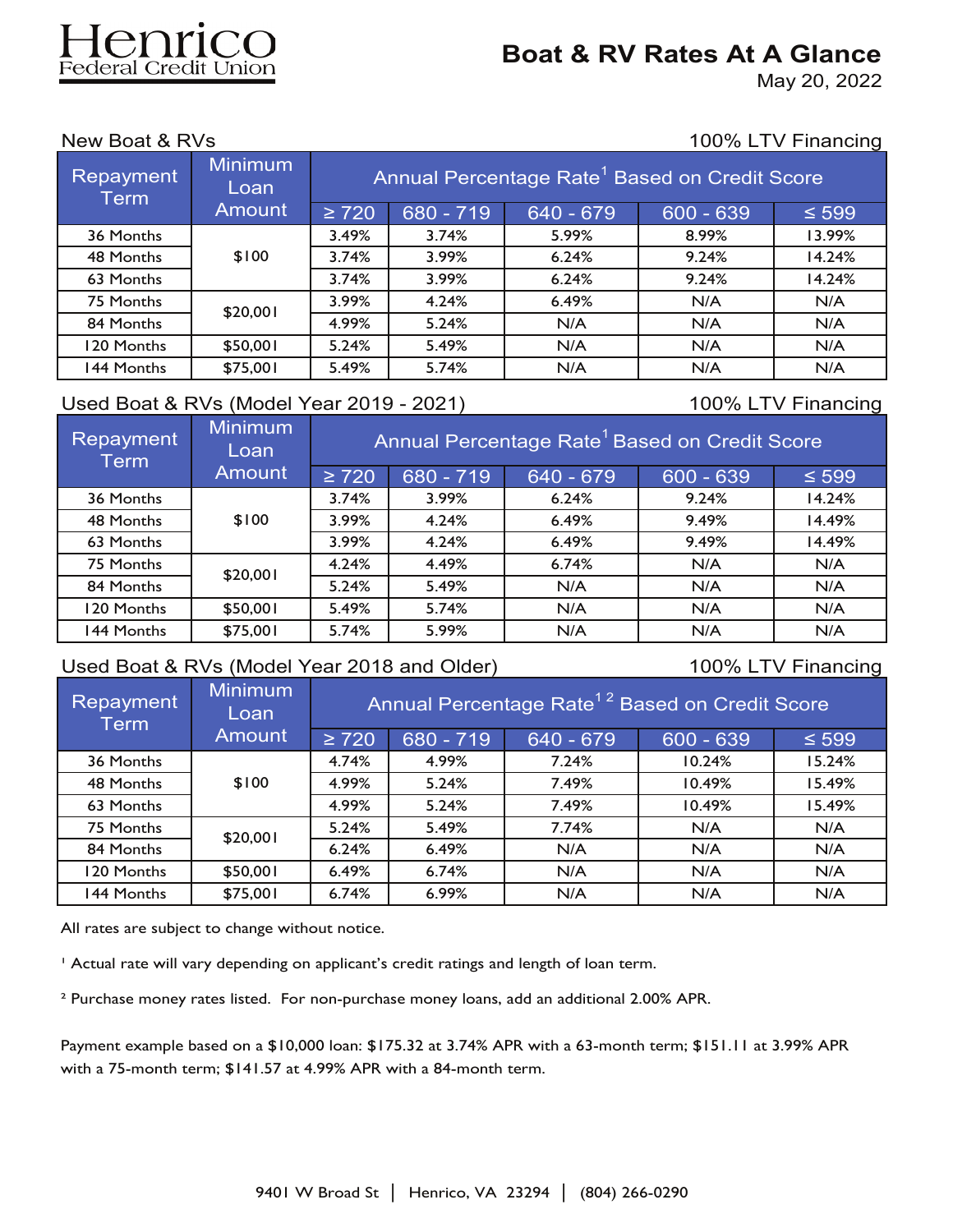# enrico

# **Motorcycle Rates At A Glance**

May 20, 2022

# **New Motorcycles 100% LTV Financing**

| Repayment<br>Term | Minimum<br>Loan | Annual Percentage Rate <sup>1</sup> Based on Cred <u>it Score</u> |           |              |             |            |  |
|-------------------|-----------------|-------------------------------------------------------------------|-----------|--------------|-------------|------------|--|
|                   | <b>Amount</b>   | $\geq 720$                                                        | 680 - 719 | $1640 - 679$ | $600 - 639$ | $\leq 599$ |  |
| 36 Months         |                 | 3.49%                                                             | 3.74%     | 5.99%        | 8.99%       | 13.99%     |  |
| 48 Months         | \$100           | 3.74%                                                             | 3.99%     | 6.24%        | 9.24%       | 14.24%     |  |
| 63 Months         |                 | 3.74%                                                             | 3.99%     | 6.24%        | 9.24%       | 14.24%     |  |
| 75 Months         | \$20,001        | 3.99%                                                             | 4.24%     | 6.49%        | N/A         | N/A        |  |

## **Used Motorcycles (Model Year 2019 - 2021) 100% LTV Financing**

| Repayment<br><b>Term</b> | <b>Minimum</b><br>Loan | Annual Percentage Rate <sup>1</sup> Based on Credit Score |                              |             |             |            |  |  |
|--------------------------|------------------------|-----------------------------------------------------------|------------------------------|-------------|-------------|------------|--|--|
|                          | <b>Amount</b>          | $\geq 720$                                                | 680 - 719                    | $640 - 679$ | $600 - 639$ | $\leq 599$ |  |  |
| 36 Months                |                        | 3.74%                                                     | 3.99%                        | 6.24%       | 9.24%       | 14.24%     |  |  |
| 48 Months                | \$100                  | 3.99%                                                     | 4.24%                        | 6.49%       | 9.49%       | 14.49%     |  |  |
| 63 Months                |                        | 3.99%                                                     | 4.24%                        | 6.49%       | 9.49%       | 14.49%     |  |  |
| 75 Months                | \$20,001               | 4.24%                                                     | 4.49%<br>6.74%<br>N/A<br>N/A |             |             |            |  |  |

# **Used Motorcycles (Model Year 2018 and Older) 100% LTV Financing**

| <b>Repayment</b><br>Term | <b>Minimum</b><br>Loan | Annual Percentage Rate <sup>12</sup> Based on Credit Score |           |           |              |            |  |
|--------------------------|------------------------|------------------------------------------------------------|-----------|-----------|--------------|------------|--|
| <b>Amount</b>            |                        | $\geq 720$                                                 | 680 - 719 | 640 - 679 | $1600 - 639$ | $\leq 599$ |  |
| 36 Months                |                        | 4.74%                                                      | 4.99%     | 7.24%     | 10.24%       | 15.24%     |  |
| 48 Months                | \$100                  | 4.99%                                                      | 5.24%     | 7.49%     | 10.49%       | 15.49%     |  |
| 63 Months                |                        | 4.99%                                                      | 5.24%     | 7.49%     | 10.49%       | 15.49%     |  |

All rates are subject to change without notice.

<sup>1</sup> Actual rate will vary depending on applicant's credit ratings and length of loan term.

² Purchase money rates listed. For non-purchase money loans, add an additional 2.00% APR.

Payment example based on a \$10,000 loan: \$175.32 at 3.74% APR with a 63-month term; \$151.11 at 3.99% APR with a 75-month term.